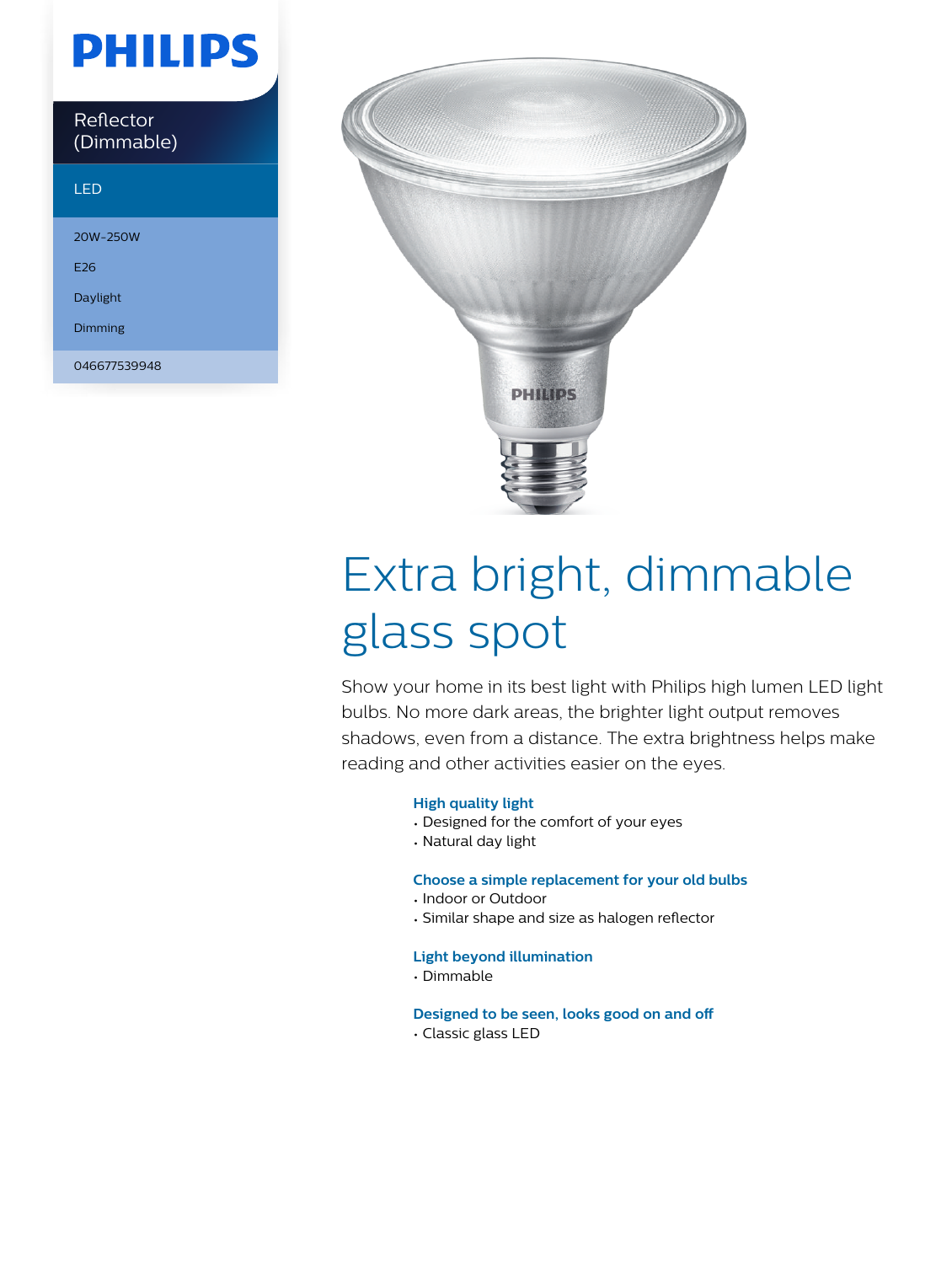### 046677539948

# **Highlights**

#### **Gentle LEDs, easy on the eyes**

It's easy to see how harsh lighting can



**Indoor or Outdoor** This LED bulb is suitable for wet

locations and can be used indoors or outdoors

#### **Replaces halogen spot**



strain the eyes. Too bright, and you get the glare. Too soft and you experience flicker. Now you can gently light up your world with LEDs designed to go easy on the eyes, and create the perfect ambience for your home. With its beautifully shaped design and familiar dimensions, this is a modern lighting, LED reflector. The perfect

#### **Natural day light**



This bulb has a color temperature of 5000K, creating a lighting effect that is very close to that of natural daylight. Natural daylight helps with focus and making details easier to see.

### sustainable replacement for traditional halogen reflectors.

#### **Dimmable**

This bulb can be used with most dimmers to create your desired ambience with smooth dimming to 10% of full light levels. Please check the dimmability compatibility chart to be certain that your particular dimmer can be used with this bulb.

## Specifications

#### **Bulb characteristics**

- Dimmable: Yes
- Intended use: Indoor
- $\cdot$  Lamp shape: Directional reflector
- Socket: E26
- Technology: LED

#### **Bulb dimensions**

- Height: 13.4 cm
- Weight: 0.5 kg
- Width: 12.2 cm

#### **Durability**

- Average life (at 2.7 hrs/day): 25 year(s)
- Lumen maintenance factor: 70%
- Nominal lifetime: 25,000 hour(s)
- Number of switch cycles: 50,000

#### **Glass Clear Design**

The look you love, the performance you expect. Classic clear glass designs that replicate the beautiful sparkling light of traditional bulbs, for a perfect fit throughout your home.